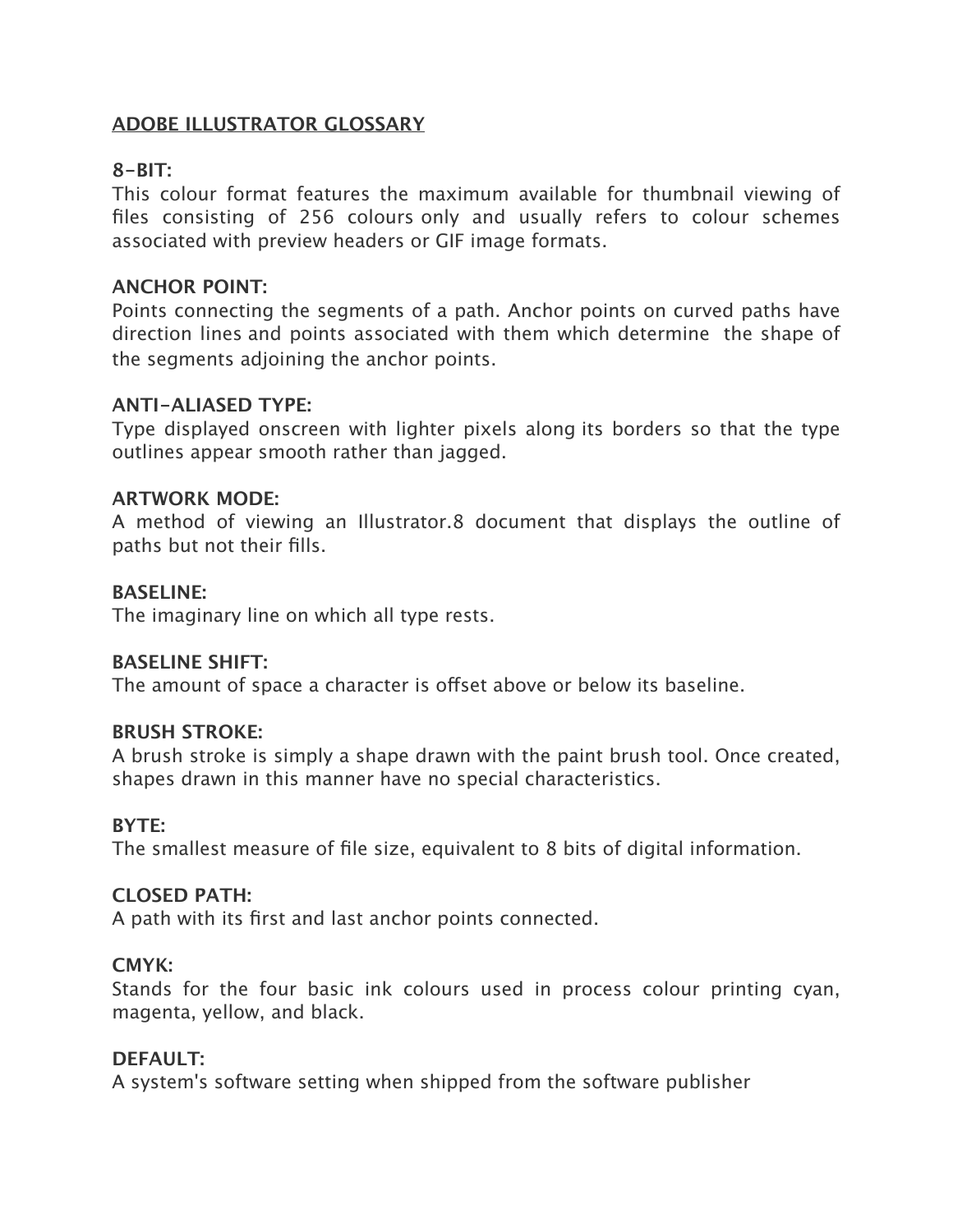# **DESELECT:**

The act of letting go,i.e. with a selection tool click o a blank area of your page. **DPI:**

Stands for dots per inch and refers to the resolution-or degree of detail-of a digital image.

# **EPS:**

Stands for Encapsulated PostScript and refers to the self-contained page description language used as a standard in the digital imaging and desktop publishing industry. EPS was invented by Adobe Systems.

# **FREEHAND PATH:**

A freehand path is simply path drawn by hand with the pencil tool.

# **GRADIENT:**

The continuum between two colour selections in a filled object used for shading and colouring objects.

# **GRAYSCALE:**

The Grayscale colour model is based on process black ink and is measured using percentage values between 0 and 100.

# **HSB:**

Stands for HUE, SATURATION, BRIGHTNESS and is of the colour models used in the digital world to measure colour and brightness values of a digital images.

# **OBJECTS:**

In Illustrator an object may be a single anchor point, line segment including two anchor points, or several connected line segments and anchor points that join to form an open or closed path.

# **OPEN PATH:**

A path with its first and last anchor points unconnected.

# **ORIENTATION:**

This term refers to the way in which a page is aligned. Pages may be set to landscape (wide) or portrait (tall) orientation.

# **PATH:**

A series of anchor points and the segments connecting them.

# **PICT:**